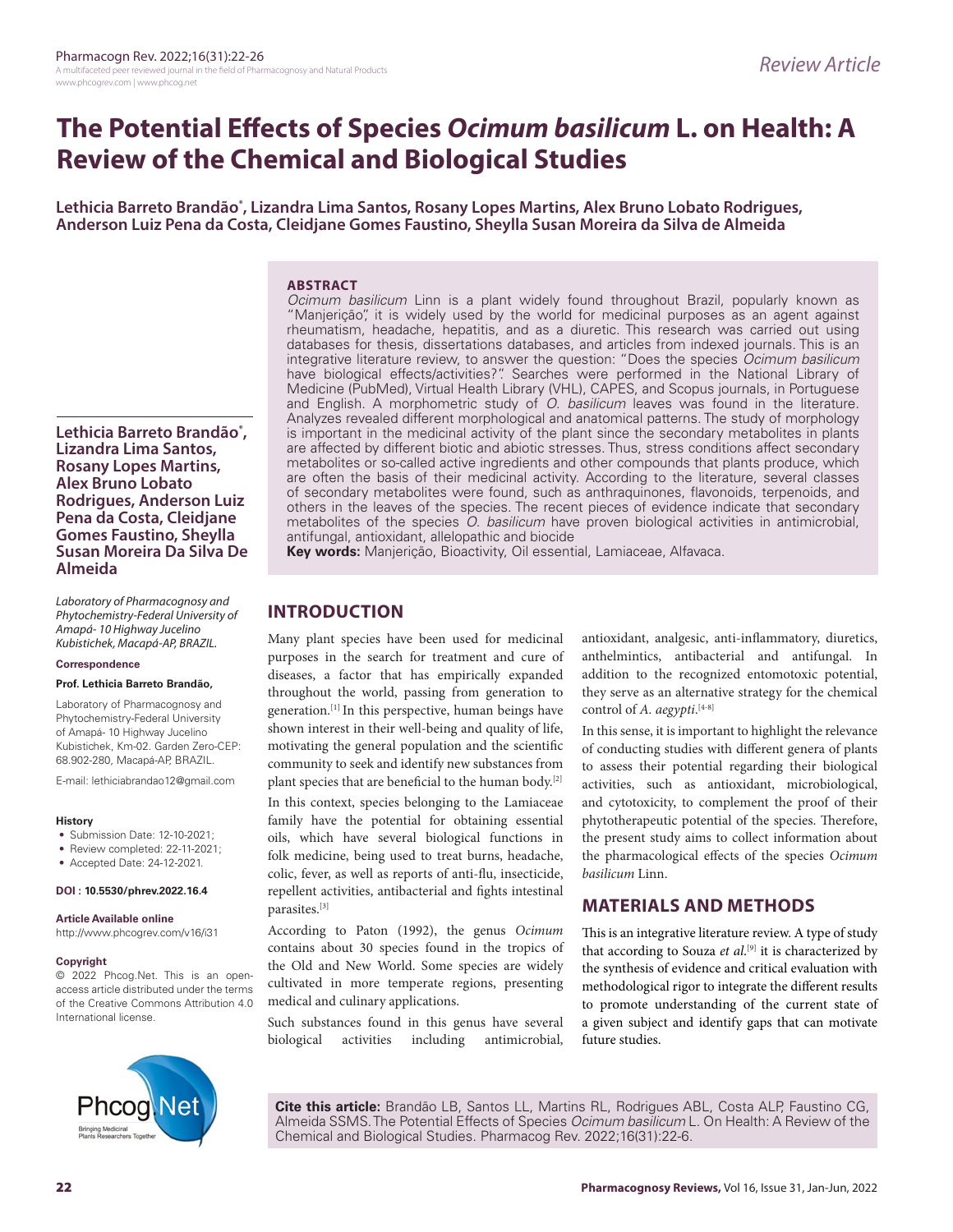The construction of this method consists of six fundamental steps: 1) elaboration of the guiding question; 2) search or sampling in the literature; 3) data collection; 4) critical analysis of selected studies; 5) discussion of results; 6) presentation of the review.

For the guiding question, the PICO strategy was used, an acronym for P: problem (types of biological effects of the species *Ocimum basilicum*); I: intervention (*Ocimum basilicum*); C: comparison/control (nonintervention); O: outcome (use of the species for various biological purposes) and it was consolidated in There is evidence that the use of the species *Ocimum basilicum*.

The sampling selection criteria are essential for the reliability of the results, thus, to answer and explain the effects of therapy presented in the literature, the descriptors/keywords in English were used: "*Ocimum basilicum*", "biological effects", " health" and "Chemical composition". In addition, the Boolean operators "AND" and "OR" were added, according to the combination of three alternate descriptors in the search strategies of each database.

The electronic databases consulted were: National Library of Medicine (PubMed), CAPES Journals, and Scopus. Inclusion criteria: articles published from 2000 to 2021, full text, English, Russian or Spanish, primary studies with grade A and B recommendation according to the "Oxford Center for Evidence-based Medicine - Levels of Evidence". Exclusion criteria were: duplicated articles between databases, animal studies, and articles that do not meet the proposed objective.

For a critical analysis of the results, the levels of evidence of the Oxford Center for Evidence-based Medicine-Levels of Evidence were considered, with its last update from March 2009 that enabled the organizational structure of the studies in a hierarchical manner according to their methodological rigor.[9] The levels of evidence can be identified according to Table 1.

Finally, the discussion of the results was carried out from the identification and critical analysis of the contributions and limitations of the studies for the understanding of the potential use of the genus *Ocimum* in biological activities.

## **SPECIES FROM THE GENUS** *OCIMUM*

For the production of medicinal, aromatic, and spice plants it is necessary to evaluate genotypes based on agronomic, phytochemical, and pharmacological parameters for the development of production technologies to obtain enough raw material in standardized quantities.[11]

According to Paton,<sup>[12]</sup> the genus *Ocimum* contains over 30 species found in the tropics of the Old and New World. Some species are widely cultivated in more temperate regions, presenting uses in culinary and folk medicine.

Plants of this genus are perennial, with an herbaceous or shrubby habit, aromatic with glabrous, pubescent or tomentous stems, with simple or starry trichomes; its leaves are opposite, simple, petiolate, sometimes subsessile, green; loose or congested inflorescence, whorls with 6 flowers and bracts of varying sizes; the flowers are pediceled hermaphrodites presenting a bilabiated calyx, with a rounded, concave upper lip, arising over the tube, with a bilabated corolla, tubular inserted or not in the calyx, glabrous or hairy, white, greenish-white, pink or slightly purple, its four stamens may be all fertile or two sterile exertions, occasionally the upper pair with hairy appendix or glabrous near the base, anthers dorsifixed, the ovary is glabrous or sparsely hairy, tetralobed, with the stigma bifid at the apex; the ovaries are glabrous or sparsely hairy, sometimes brown to black mucilaginous.[13]

The genus *Ocimum* includes species of "basil" (common name in English for several species of *Ocimum*), widely cultivated as aromatic herbs, probably best known being *O. basilicum*. [14]

# **OCIMUM BASILICUM LINN BOTANICAL DESCRIPTION**

Basil (*Ocimum basilicum* L.) according to Rodriguez *et al*. [15] is a medicinal and aromatic plant, native to India. It can be called common basil, which is a familiar species. The most densely cultivated Lamiaceae are cultivated in Brazil. Chenni *et al*. [16] in their report, it is stated that after the arrival of immigrants, the Italians, the cultivation of these plants began to constitute a very strong culinary tradition.

The characteristic of this species is that it presents an annual or perennial cycle, depending on where it grows or according to agronomic characteristics. Its stem is straight and branched. According to Simon, [17] and Mathias, [18] it can reach 50 to 100 cm in height. Its leaves vary in color, in shades of green or purple, they can be smooth or wavy. The flowers are very small and arranged in vertical branches, usually in groups of three, maybe white, lilac or red. The basil of green leaves is the most famous and most cultivated, the rarest and the most are the red leaves.<sup>[17]</sup>

Traditionally, basil has been used as a medicinal plant in the treatment of various ailments, such as headaches, coughing, diarrhea, constipation, warts, worms, and kidney malfunction, <a>[19]</a> Externally, basil can be used as an ointment for insect bites, and its oil is applied under the skin to treat acne.<sup>[20]</sup>

# **CHEMICAL CONSTITUENTS FROM THE SPECIES**  *OCIMUM BASILICUM* **LINN**

The chemical composition of *O. basilicum* essential oil may vary in its constituents, according to the geographical area from which it is acquired.[21] Due to the high variability of the chemical structure of *O. basilicum*, it is considered polymorphic.[22] In the study conducted by Pripdeevech *et al*. [23] they used GC-MS to analyze and compare the chemical composition of essential oils extracted from the variation of *O. basilicum*, popularly known as Thai Basil and *O. basilicum*. The dominant compounds of the oil of *O. basilicum* var. was found to be methyl chavicol (81.82%),  $β$ -(E) -ocimene (2.93%), and α-(E) -bergamothene (2.45%), while the dominant compounds in *O. basilicum* were linalool (43.78%), eugenol (13.66%) and 1,8-cineole (10.18%) predominantly.

The composition of the essential oils also varies within the country. Essential oils result from the secondary metabolism of plants, normally formed in specialized cells or groups of cells.<sup>[24]</sup> And they can vary depending on climatic parameters and agronomic factors, such as fertilization, irrigation, and, especially, the stage of development in the plant during harvest. The compounds found in the literature can be observed as shown in Table 2

There is a significant difference in the composition of *O. basilicum* in northern and southern India. The presence of methyl eugenol and methyl chavicol as the predominant constituent in the essential oil is peculiar to the Western Ghats of Northwest Karnataka and the composition varies even more in the rest of the southern part of India. These quantitative and qualitative variations in composition must be credited to the geographical, climatic, and soil conditions that exist in the southern parts of India.<sup>[21]</sup>

## **BIOLOGICAL ACTIVITIES**

The species *O. basilicum* is used worldwide for medicinal, culinary, and religious purposes. Reports prove that the species in question is used for the treatment of various illnesses, from the treatment of cough, headache, worms, and diarrheal symptoms.[25] Basil polysaccharides have been used to treat cancer.<sup>[26]</sup> In addition to its pharmacological effect, the species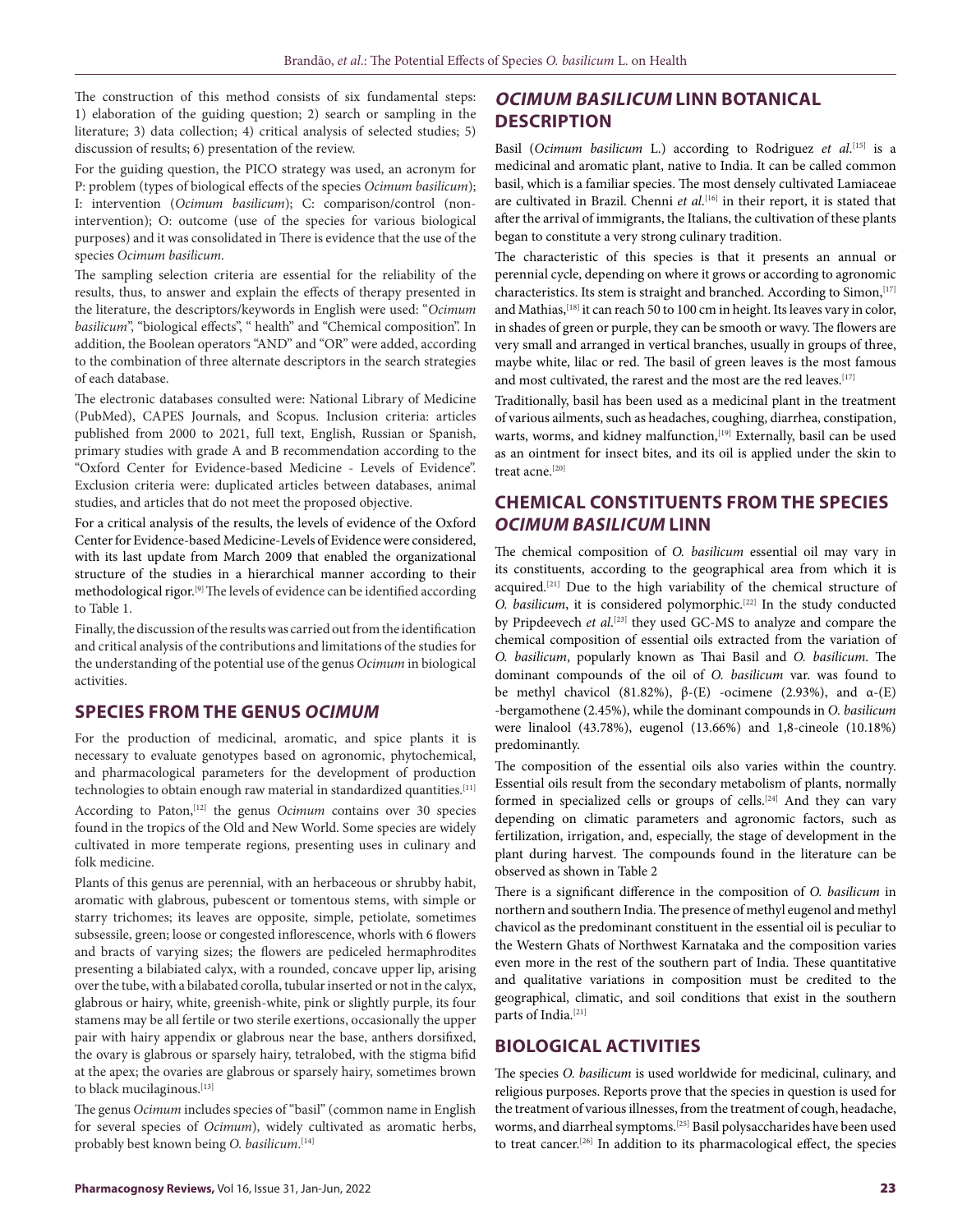#### **Table 1: Levels of Scientific Evidence according to the Oxford Centre for Evidence-Based Medicine classification.**

| Recommendation<br>degree | Levels of<br>evidence | <b>Description</b>                                                                                                          |  |
|--------------------------|-----------------------|-----------------------------------------------------------------------------------------------------------------------------|--|
| $\overline{A}$           | 1 <sup>a</sup>        | Systematic review of randomized<br>controlled clinical trials                                                               |  |
| $\overline{A}$           | 1B                    | Randomized controlled clinical trial<br>with narrow confidence interval.                                                    |  |
| $\mathsf{A}$             | 1 <sup>C</sup>        | Therapeutic results of the "all or<br>nothing" type                                                                         |  |
| B                        | 2 <sup>a</sup>        | Systematic Review of Cohort Studies                                                                                         |  |
| B                        | 2B                    | Cohort Study (including lower quality<br>Randomized Clinical Trial)                                                         |  |
| B                        | 2C                    | Observation of therapeutic results<br>(outcomes research)                                                                   |  |
|                          |                       | Ecological Study.                                                                                                           |  |
| B                        | 3 <sup>a</sup>        | Systematic Review of Case-Control<br><b>Studies</b>                                                                         |  |
| B                        | 3B                    | Case-Control Studies                                                                                                        |  |
| $\mathcal{C}$            | $\overline{4}$        | Case Reports (Including lower quality<br>cohort or case-control)                                                            |  |
| D                        | 5                     | Expert opinion devoid of critical<br>assessment or based on basic matters<br>(physiological study or study with<br>animals) |  |

Adapted from Nobre M, Bernardo W. Evidence-based clinical practice. Rio de Janeiro: Elsevier.<sup>[10]</sup>

#### **Table 2: The main constituents from** *O. basilicum.*

| Compound            | Formula                          | <b>Molecular</b><br>Weight (g/mol) | <b>PubChemical</b> |
|---------------------|----------------------------------|------------------------------------|--------------------|
| Linalool            | $C_{10}H_{18}O$                  | 154.25                             | 6549               |
| Estragole           | $C_{10}H_{12}O$                  | 148.2                              | 8815               |
| Geraniol            | $C_{10}H_{18}O$                  | 154.25                             | 637566             |
| Bergamotene         | $C_{15}H_{24}$                   | 204.35                             | 6429302            |
| Methyl eugenol      | $C_{11}H_{14}O_{2}$              | 178.23                             | 7127               |
| Eugenol             | $C_{\alpha}H_{\alpha}O_{\alpha}$ | 164.2                              | 3314               |
| $\alpha$ -Cadinol   | $C_{15}H_{26}O$                  | 222.37                             | 6431302            |
| Cyclohexanemethanol | C <sub>7</sub> H <sub>14</sub> O | 114.19                             | 7507               |
| Methyl cinnamate    | $C_{10}H_{10}O_{2}$              | 162.18                             | 637520             |
| α- Terpineol        | $C_{10}H_{18}O$                  | 154.25                             | 17100              |
| Linalyl acetate     | $C_{12}H_{20}O_2$                | 196.29                             | 8294               |

Fonte: Chenni *et al*. [16] with adaptations.

*O. basilicum* is widely used in cooking. This plant is used to spice up Italian and Greek cuisine, being quite popular, especially in southern Europe.<sup>[27]</sup>

## **ANTIMICROBIAL ACTIVITIES**

Recently, the antimicrobial activities of medicinal plants are being increasingly studied across the globe, and in this context, antimicrobial resistance has become a recurrent global problem, which justifies the demand for alternative and/or newer antimicrobial drugs to treat and eradicate different infectious diseases. The antimicrobial activity of basil is evident by its potent antibacterial, antifungal, antiviral and antiparasitic activities, attributed to the presence of several bioactive compounds.[28-30]

In the study conducted by Moghaddam *et al*.<sup>[31]</sup> the essential oil of *O. basilicum* leaves was studied against gram-negative and gram-positive bacteria, including *Staphylococcus aureus*, *Escherichia coli*, *Pseudomonas aeruginosa*. In which the Minimum Inhibition Concentration (MIC) and Minimum Bactericidal Concentration (MBC) were identified. For *P. aeruginosa*, the maximum zones of inhibition were observed by agar disk diffusion tests. The *S. aureus* bacterium presented zones of inhibition of 29.20-30.56 mm and *E. coli* 17.48-23.58 mm. For gram-positive bacteria, the MIC's were: *S. aureus* 18 μg / mL and for gram-negative bacteria the MIC's were: *E. coli* and *P. aeruginosa* were 18-9 μg / mL.

In another study, alcoholic, hydroalcoholic, and aqueous extracts of the species *O. basilicum* were evaluated, which were tested against pathogenic *Escherichia coli*, *Staphyloccocus aureus*, *Streptococcus cricetus*, and *Candida albicans*, and the diameter of the inhibitory zone was the indicator for evaluating the antimicrobial activity. For all bacteria tested, the extracts showed satisfactory microbiological activity.[32-34]

According to published articles, the species in question demonstrates broad antimicrobial activity against various pathogenic strains of bacteria, fungi, and viruses. These findings support the fact that the species *O. basilicum* may be useful as an antimicrobial.

In the study by Issazadeh *et al*. [35] the stem of *O. basilicum* was tested against *Candida albicans*, in which it presented a significant antifungal action, suggesting that it can be used as an antimycotic agent.

The essential oil extracted from *O. basilicum* exhibited antifungal activity against *Aspergillus fumigatus*, *A. niger*, and *Penicillium chrysogenum*. [36] Ahmad *et al*. [34] found that the methanolic extract of *O. basilicum* has significant activities against phytotoxic substances and fungi. Out of the eight strains of pathogenic fungi tested, *Aspergillus flavus*, *A. niger*, *A. fumigates*, *Penicillium*, *Rhizopus solani* and *Alterneria alternata* showed significant inhibitory action, while *Candida albicans* and *Curvularia lunata* were less efficient. The antifungal action of the aqueous extract of *O. basilicum* on *Sclerotium rolfsii* was noted.[37] The essential oil of *O. basilicum* has been reported to prevent *Aspergillus flavus* growth and aflatoxin production.[38]

Herbal antiviral drugs are becoming increasingly popular due to various factors such as the unavailability of suitable drug candidates, increasing resistance to antiviral drugs, and several emerging and re-emerging viral pathogens.[40]

#### **ANTI INFLAMMATORY ACTIVITY**

The anti-inflammatory action of the *O. basilicum* species is attributed to compounds such as α-bergamothene, α-cadinol, linoleic acid, estragole, methyl cinnamate, and methyl eugenol.<sup>[46]</sup> This activity is due to the inhibition of pro-inflammatory mediators along with stimulation of antiinflammatory cytokines.[47] The plant extract suppresses the production of pro-inflammatory cytokines, including TNF-α, IL-6, and IL-β gene expressions.

In an *in vitro* assay, this plant extract also suppressed the production of NO (nitric oxide) and iNOS (inducible nitric oxide synthase).[48] Similarly, the ethanol extract of *O. basilicum* leaves exhibited *in vitro* anti-inflammatory activity in RAW 264.7 macrophage cells stimulated by LPS, decreasing NO production.[49] The essential oil of *O. basilicum* also exhibited anti-inflammatory activity by inhibiting the lipoxygenase enzyme (98.2%) at low concentrations.<sup>[50]</sup>

## **ANTINEOPLASIC ACTIVITY**

*O. basilicum* extract can be considered a potent cancer preventive agent due to its ability to induce drug detoxification enzymes such as glutathione S-transferase and DT-diaphorase.<sup>[51]</sup> Abd El-Azim *et al*.<sup>[52]</sup> also proved that *O. basilicum* extracts exhibited a strong cytotoxic effect against colon carcinoma (HCT116) and liver cell lines (HEPG2) due to the presence of phenolic compounds.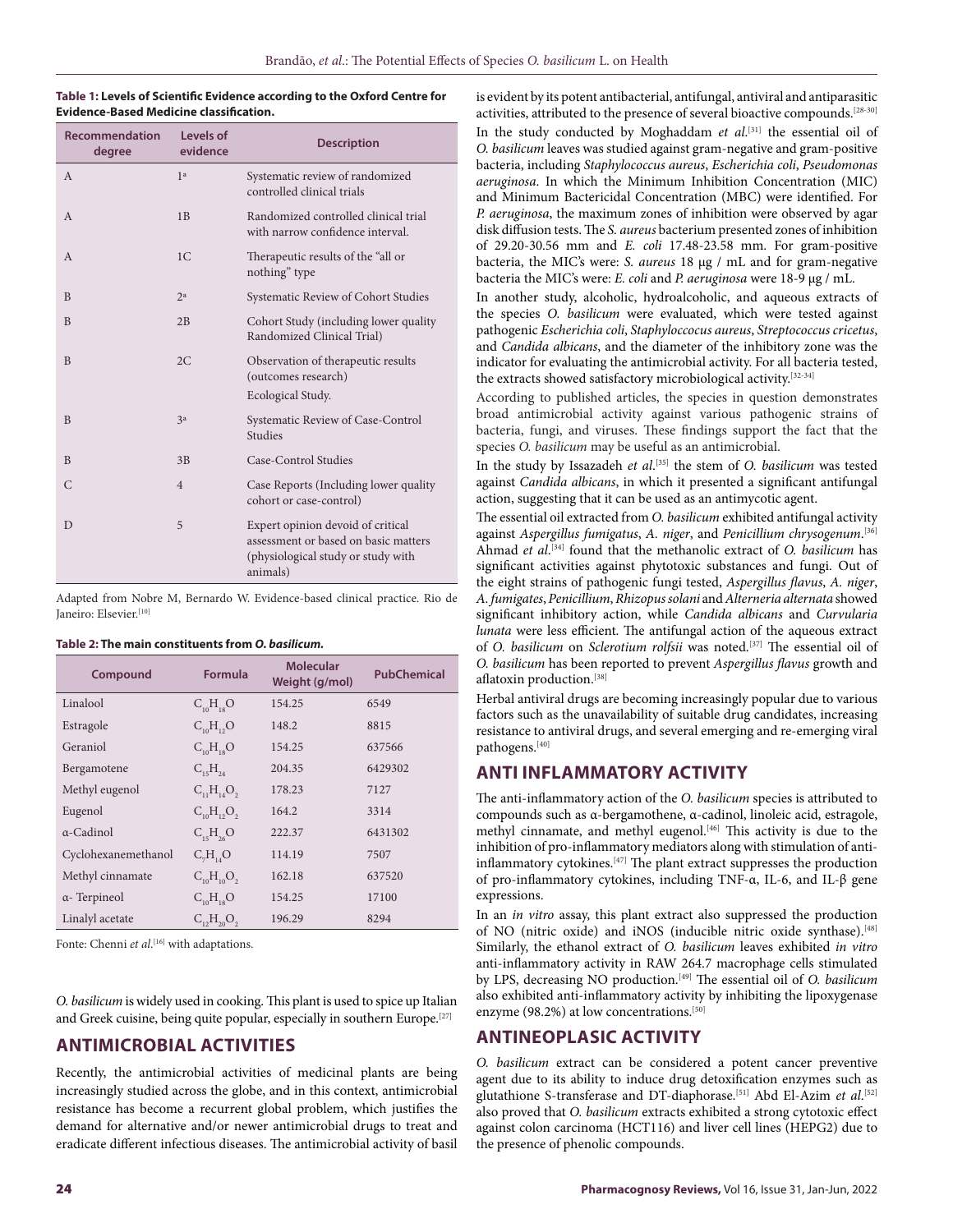The extract from the leaves of *O. basilicum* exhibited cytostatic effects by reducing cell growth of the human breast cancer cell line (MCF-7), indicating a potential therapeutic action against human breast cancer.[53] Fractions of the methanol extract of *O. basilicum* have been reported to induce apoptosis in leukemia cells after activation of the JNK pathway. The excellent result obtained with these fractions may be due to the presence of epicatechin and cinnamic acid derivatives.<sup>[54]</sup>

#### **BIOCIDAL AND INSECTICIDAL ACTIVITIES**

Phytochemical studies play a key role in the use of medicinal plants. Allied to the development of technologies, they become important tools in the discovery of new substances that are effective for therapeutic purposes and for the control of pests that cause various pathologies for humans. The mosquitoes of the *Culicidae* family are the ones that have attracted the most attention from public health.[55]

The research of chemical compounds derived from plants, for the development of botanical insecticides, is another important line of study for mosquito control. In this context, the search for safe alternatives for vector control is extremely important for public health. The discovery of new substances that are effective in preventing pests and offer safety and economic feasibility applicable to integrated insect control programs to eliminate diseases caused by them, in addition to having a low environmental impact.<sup>[56]</sup>

Oils of the *Ocimum* genus are studied to evaluate their repellent and larvicide activity against flies and mosquitoes, vectors of diseases, and pests. In the study by Mahmoud *et al*. [57] the concentration of *O. basilicum* oil necessary to cause the death of *A. aegypti* larvae ranged from 113 ppm to 283 ppm. The repellent properties can be attributed to the compounds d-limonene, myrcene, and thymol, while eugenol and methyl-chavicol are found in the plant's oil and have proven larvicidal activity.

The essential oil extracted from the leaf of *O. basilicum* can be used as a safe, effective, and naturally available larvicide agent against mosquitoes.[58] In the study by Rodriguez *et al*. [59] *O. basilicum* essential oils were studied for their insecticidal activity against acanthoscelids, common bean pest (*Phaseolus vulgaris*), which was applied topically to beans, hindering the development of *A. obtectus*. This led to a significant decrease in the number of damaged beans. The potent insecticidal activity of *O. basilicum* essential oil can be used as an environmentfriendly substitute for conventional insecticides available on the market.

## **ANTIOXIDANT ACTIVITY**

Studies on free radicals and the development of new methods to assess antioxidant activity (AA) have increased considerably in recent years. The discoveries of the harmful effect of free radicals on cells and their relationship with certain diseases, acting as a cause or aggravating factor, boosted the search for new substances capable of preventing or minimizing oxidative damage to living cells.

In the study of Silva *et al.*,<sup>[60]</sup> the antioxidant activity was evaluated using different methods, including DPPH radical scavenging activity, ferric reducing power (FRAP), iron ion chelating power, inhibition of lipid peroxidation (TBARS), NO radical scavenging, and oxidative hemolysis inhibition. Quantification of total phenols and flavonoids carried out. The results with the *Ocimum basilicum* spices in the DPPH test showed activity (82.01%), FRAP (321.12 uM ET and iron chelating activity (94.18) and for the Cinnamomum zeylanicum spice in the TBARS test (18.52%) evaluated by different methods and mechanisms of inactivation of free radicals and according to the evaluation of genotoxicity by the Allium strain test the spices do not present genotoxic effects.

## **CONCLUSION**

It is possible to show that the species of *Ocimum basilicum* L. has biological properties of high scientific value. Some of the proven therapeutic activities, such as: Antimicrobial, antifungal, larvicide, insecticide, antiparasitic, antioxidant, and antineoplastic. Mainly

concerning activities related to antimicrobial, antifungal, antioxidant, allelopathic and biocide.

Detailed information in the literature on *O. basilicum* reveals that this species has widespread use in many regions of the world and has broad pharmacological action proven in scientific research. That is, they concluded that the species *O. basilicum* has a high pharmaceutical value, especially in its anti-inflammatory activity.

#### **ACKNOWLEDGEMENT**

We are grateful for the financial support for the development of this work, offered by the funding agency CNPq - National Council for Scientific and Technological Development and UNIFAP - Federal University of Amapá.

#### **CONFLICT OF INTEREST**

The authors declare that there is no conflict of interest.

## **REFERENCES**

- 1. Leite AM. Lima EdO, Souza ELd. Diniz MdFFM, Leite SP, Xavier AL, *et al*. Preliminary study of the molluscicidal and larvicidal properties of some essential oils and phytochemicals from medicinal plants. Rev Bras Farmacogn. 2009;19(4):842-6. doi: 10.1590/S0102-695X2009000600008.
- 2. Bandeira PN, Machado MIL, Cavalcanti FS, Lemos TLG. Essential oil composition of leaves, fruits and resin of *Protium heptaphyllum* (Aubl.) March. J Essent Oil Res. 2001;13(1):33-4. doi: 10.1080/10412905.2001.9699597.
- 3. Ramos RS, Rodrigues ABL, Almeida SSMS. Preliminary study of the extract of the barks of *Licania macrophylla* Benth: Phytochemicals and toxicological aspects. Biota Amaz. 2014;4(1):94-9. doi: 10.18561/2179-5746/biotaamazonia. v4n1p94-99.
- 4. Yaldiz G, Gul F, Kulak M. Herb yield and chemical composition of basil (<i>*Ocimum basilicum*</i> L) essential oil in relation to the different harvest period and cultivation conditions. Afr J Trad Compl Alt Med;12(6). doi: 10.4314/ ajtcam.v12i6.7.
- 5. Malan DF, Neuba DFR, Kouakou KL. Medicinal plants and traditional healing practices in ehotile people, around the aby lagoon (eastern littoral of Cote d'Ivoire). J Ethnobiol Ethnomed. 2015;11:21. doi: 10.1186/s13002-015-0004-8, PMID 25888765.
- 6. Telci I, Bayram E, Yilmaz G, Avci B. Variability in essential oil composition of Turkish basils (*Ocimum basilicum* L.). Bio. Syst ecol. 2006;34:489-97.
- 7. Lee S, Umano K, Shibamoto T, Lee K. Identification of volatile components in basil (*Ocimum basilcum* L.) and thyme leaves (*Thymus vulgaris* L.) and their antioxidant properties. Food Chem. 2005;91:131-7.
- 8. Politeo O, Jukic M, Milos M. Chemical composition and antioxidant capacity of free volatile aglycones from basil (*Ocimum basilicum* L.) compared with its essential oil. Food Chem. 2007;101(1):379-85. doi: 10.1016/j. foodchem.2006.01.045.
- 9. Souza MT, Silva MD, Carvalho Rd. Integrative review: What is it? How to do it? Einstein (Sao Paulo). 2010;8(1):102-6. doi: 10.1590/S1679-45082010RW1134, PMID 26761761.
- 10. Nobre M, Bernardo W. Prática clínica baseada em evidência. Rio de Janeiro: Elsevier; 2007.
- 11. Pereira RCA, Moreira MR, De Cultivo de Elixir Paregórico R (*Ocimum selloi* Benth). Embrapa agroindústria tropica. Comunicado Tecn. 2009;139.
- 12. Paton A. A synopsis of *Ocimum* L. (Labiatae) in Africa. Kew Bull. 1992;47(3):403-5. doi: 10.2307/4110571.
- 13. Basil FS. (*Ocimum basilicum* L.) A source of valuable phytonutrients. Int J Clin Nutr Diet. 2017;3:118.
- 14. Harley MM, Paton A, Harley RM, Cade PG. Pollen morphological studies in tribe *Ocimeae* (Nepetoideae: Labiatae): I. Ocimum L. Grana. 1992;31(3):161-76. doi: 10.1080/00173139209432027.
- 15. Rodrigues MF, Santos EC. Estudo da viabilidade financeira: Implantação da cultura do manjericão para exportação. UPIS, 2005.
- 16. Chenni M, El Abed D, Rakotomanomana N, Fernandez X, Chemat F. Comparative study of essential oils extracted from Egyptian basil leaves (*Ocimum basilicum* L.) using hydro-distillation and solvent-free microwave extraction. Molecules. 2016;21(1):E113. doi: 10.3390/molecules21010113, PMID 26797599.
- 17. Simon JE, Chadwick AF, Craker LE. Herbs: An indexed bibliography, 1971-1980. The scientific literature on selected herbs, and aromatic and medicinal plants of the temperate zone. Hamden, CT: Archon Books, 1984.
- 18. Mathias A, Tanaka MAS, Silva EHFM, Pinheiro MQ. Ocorrência de cercosporiose em *Ocimum basilicum* L. centro de horticultura – plantas Aromáticas e Medicinais. 2010.
- 19. Asadollahi A, Mirza M, Abbaszadeh B, Azizpour S, Keshavarzi A. Comparison of